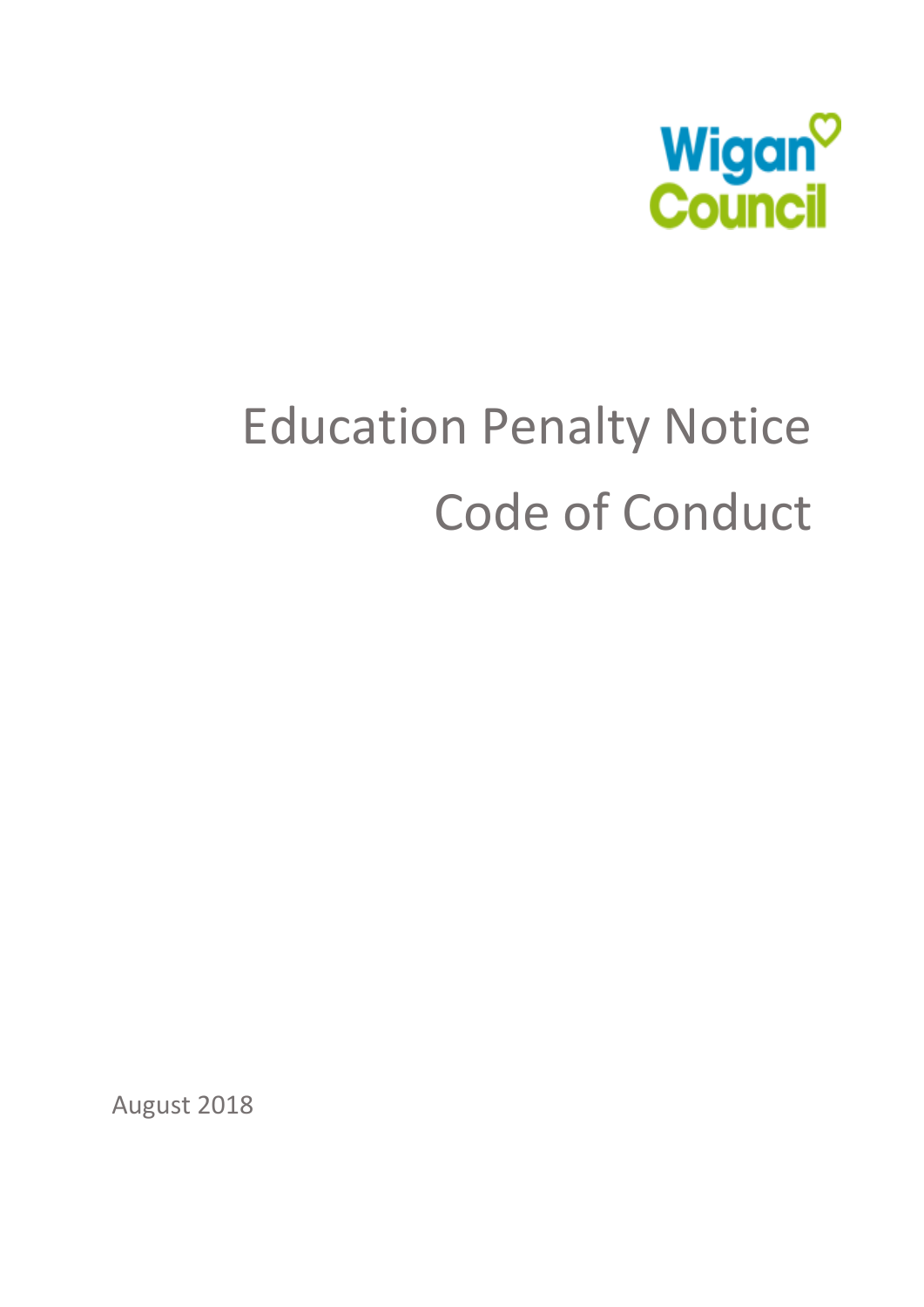## Rationale

Regular and punctual attendance at school is a legal requirement under Section 444 of the Education Act 1996. It is essential that parents maximise the educational opportunities available for their children and provide the best possible start in life.

Under previous legislation, parents of a registered pupil whose child failed to attend school regularly and whose absence was unauthorised committed an offence for which prosecution was the only available sanction. With the Education Penalty Notices Regulations 2007 penalty notices were introduced as an early intervention strategy as an alternative to the previous sanction by allowing parents an opportunity to discharge potential liability for conviction for the offence. From  $1^{st}$  September 2013 the fine is £60 to be paid within 21 days and increased to £120 to be paid within 28 days. If the penalty remains unpaid by the end of 28 days, the Local Authority must consider the commencement of proceedings for the offence to which the notice relates. The prosecution is not for the non-payment of the notice but is for failure to ensure regular attendance at school.

**Education Penalty Notices should be used as an early deterrent** to prevent patterns of unauthorised absence developing and to supplement rather than replace the use of the wider powers already available. As with current legislative action they are to be used for the enforcement of attendance and not for use as a punishment for absence.

Schools have the first responsibility to take effective action to improve attendance. Where there is clear evidence of underlying problems within the family that require more intensive support an Early Help assessment would be advised. This could support the family to make changes that will improve school attendance and other outcomes.

Penalty notices should be used where a parent is capable of securing an improvement in their child's school attendance but is unwilling to do so.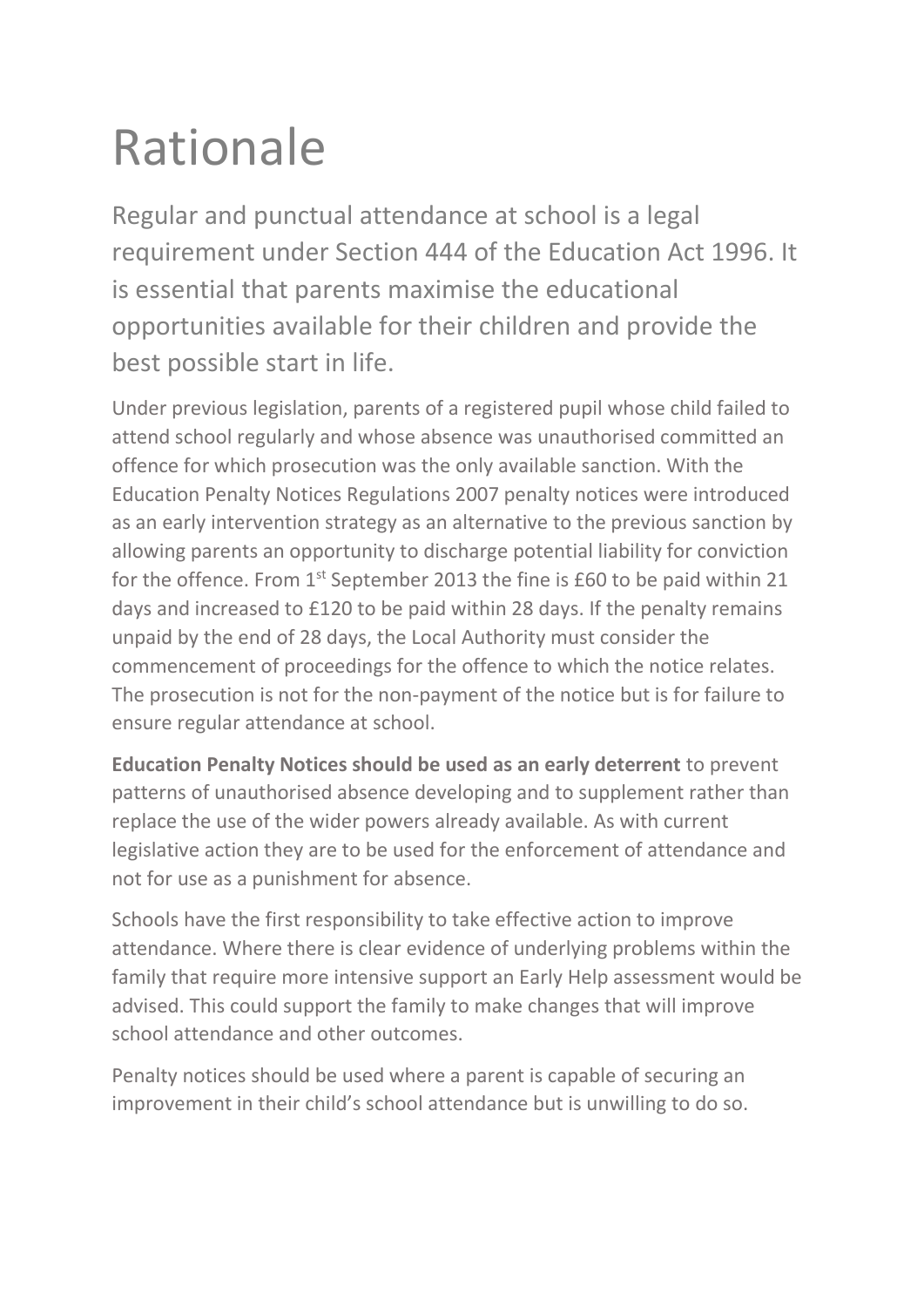They can only be used for periods of unauthorised absence and the defences in law replicate those already in place for enforcement actions under the provisions of Section 444 of the Education Act 1996.

A separate penalty notice will be issued to each parent for every child who is not attending school. For each child there should be an Education Penalty Notice warning letter issued to each parent during an academic year.

#### Excluded pupils

Section 105 (1) of the Education and Inspections Act 2006 empowers designated Local Authority Officers, Headteachers (and Deputy and Assistant Headteachers authorised by them) and the Police to issue penalty notices in cases where an excluded pupil is in a public place during school hours at any time during the first five days of any period of exclusion from school without justifiable cause.

If the pupil was subsequently to be found out in a public place again either during the same period of exclusion or during a further exclusion within the same academic year then a penalty notice may be issued. Non-payment of a penalty notice issued where a parent allows an excluded pupil during the first five days of any period of exclusion to be present in a public place without justifiable cause may result in a prosecution under Section 103 (3) of the Education and Inspections Act 2006.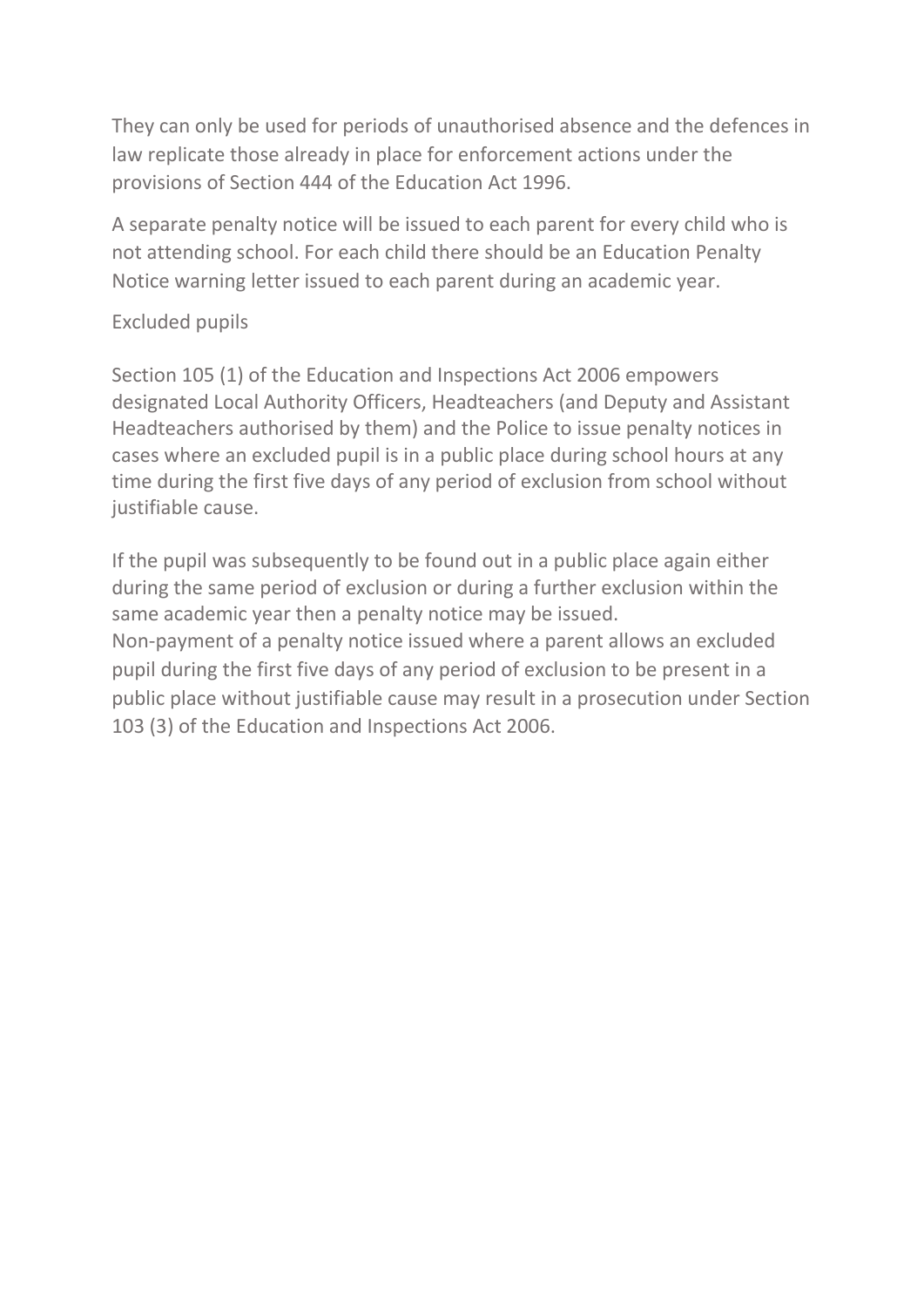## Legislation

Section 23 of the Anti-Social Behaviour Act 2003 introduced new powers for designated Local Officers, Headteachers and the Police to issue penalty notices for unauthorised absence from school.

The Education (Penalty Notices) (England) Regulations 2004 came into force on 27<sup>th</sup> February 2004. These were updated by the Education (Penalty Notices) (England) Regulations 2007 (as amended).

Penalty Notices must be issued in a manner that conforms to all requirements of the Human Rights Act and all Equal Opportunities legislation.

### **For the purposes of the protocol, the legal definitions of 'parent' are:**

- Any natural parent, whether married or not.
- Any parent who, although not a natural parent, has parental responsibility as defined in the Children Act (1989) for a child or young person.
- Any person who, although not a natural parent, has care of a child or young person

### **If a Penalty Notice remains unpaid:**

Prosecutors must take into account the **'Code for Crown Prosecutors'** that sets out a two-stage test that prosecutors should follow when they make decisions on case:

### **Is there enough evidence against the defendant?**

When deciding whether there is enough evidence to charge, prosecutors must consider whether evidence can be used in court and is reliable. Prosecutors must be satisfied there is enough evidence to provide a 'realistic prospect of conviction' against each defendant.

### **Is it in the public interest for the CPS to bring the case to court?**

A prosecution will usually take place unless the prosecutor is sure that the public interest factors tending against prosecution outweigh those tending in favour.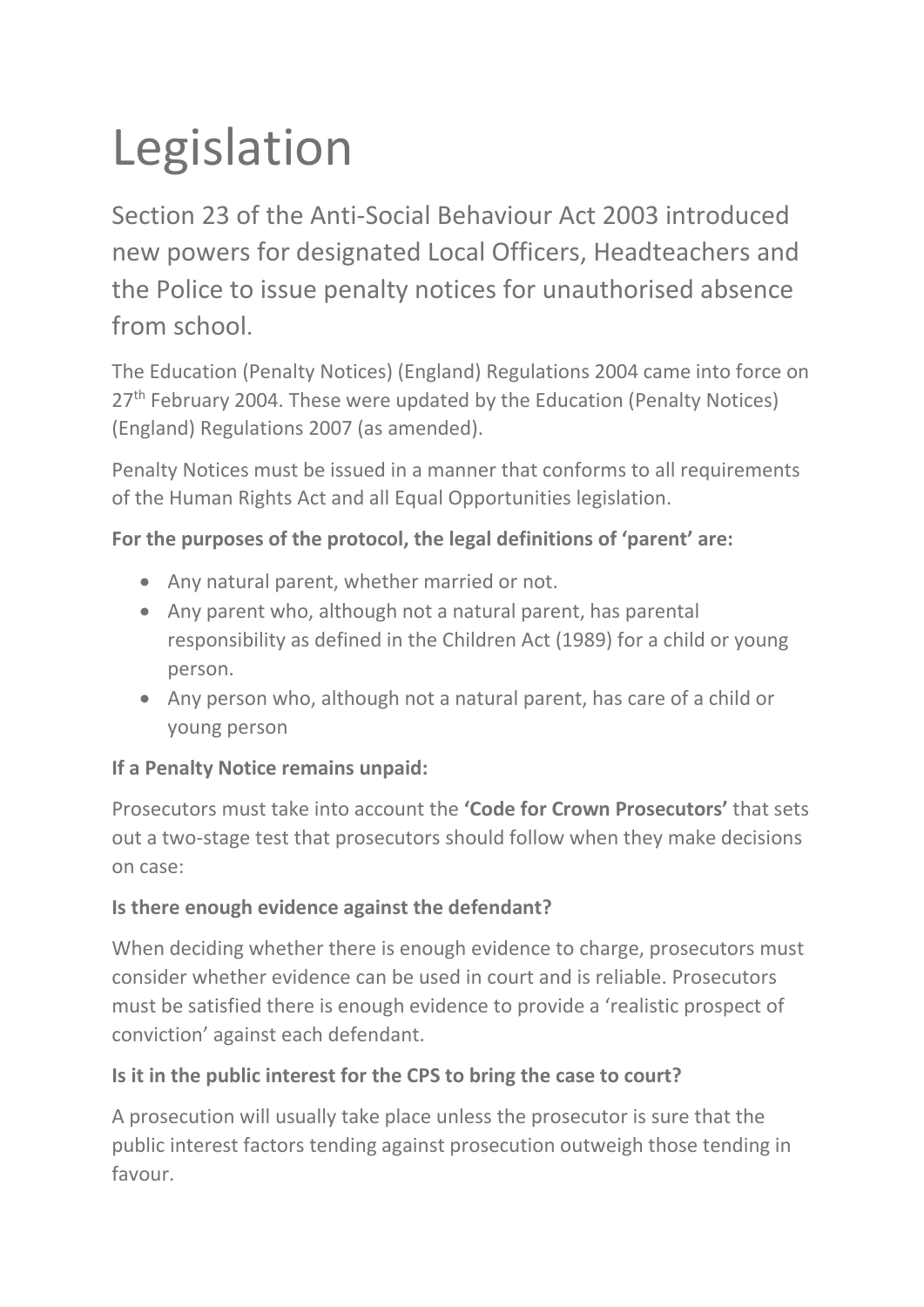## Issuing of Penalty Notices

For an Education Penalty Notice to be considered the school is responsible for issuing an Education Penalty Notice warning letter to each parent at the beginning of the academic year and then subsequently each term (Appendix 1). For any mid-year admissions to the school all parents will receive the Education Penalty Notice warning letter as part of their intake meeting.

Prior to requesting an Education Penalty Notice schools should take all reasonable steps to ensure good attendance. In cases where a school has concerns about a pupil's attendance, the school must ensure contact has been made to parent(s) to try and resolve any issues and difficulties to prevent potential prosecution. An Education Penalty Notice should be used as a last resort.

An Education Penalty Notice may be issued following an Education Penalty Notice warning (Appendix 1) being sent.

School would complete Education Penalty Notice request form (Appendix 2) if a child falls within one or more of these categories within a 12 week period;

- 10 sessions (5 days) of unauthorised absence with under 90% attendance
- 20 sessions (10 days) of unauthorised absence
- persistently arrives late for school after the close of registration

The Local Authority will consider issuing a Penalty Notice to each responsible parent.

The use of Penalty Notices shall be restricted to one per pupil, per parent in any single academic year.

### **Wigan Local Authority will consider requests to issue Penalty Notice only if;**

- An Education Penalty Notice request form (Appendix 2) is completed with all necessary information and the supporting relevant documentation is provided.
- The period of absence is not being considered for proceedings according to Section 444 (1) or (1A) of the Education Act 1996.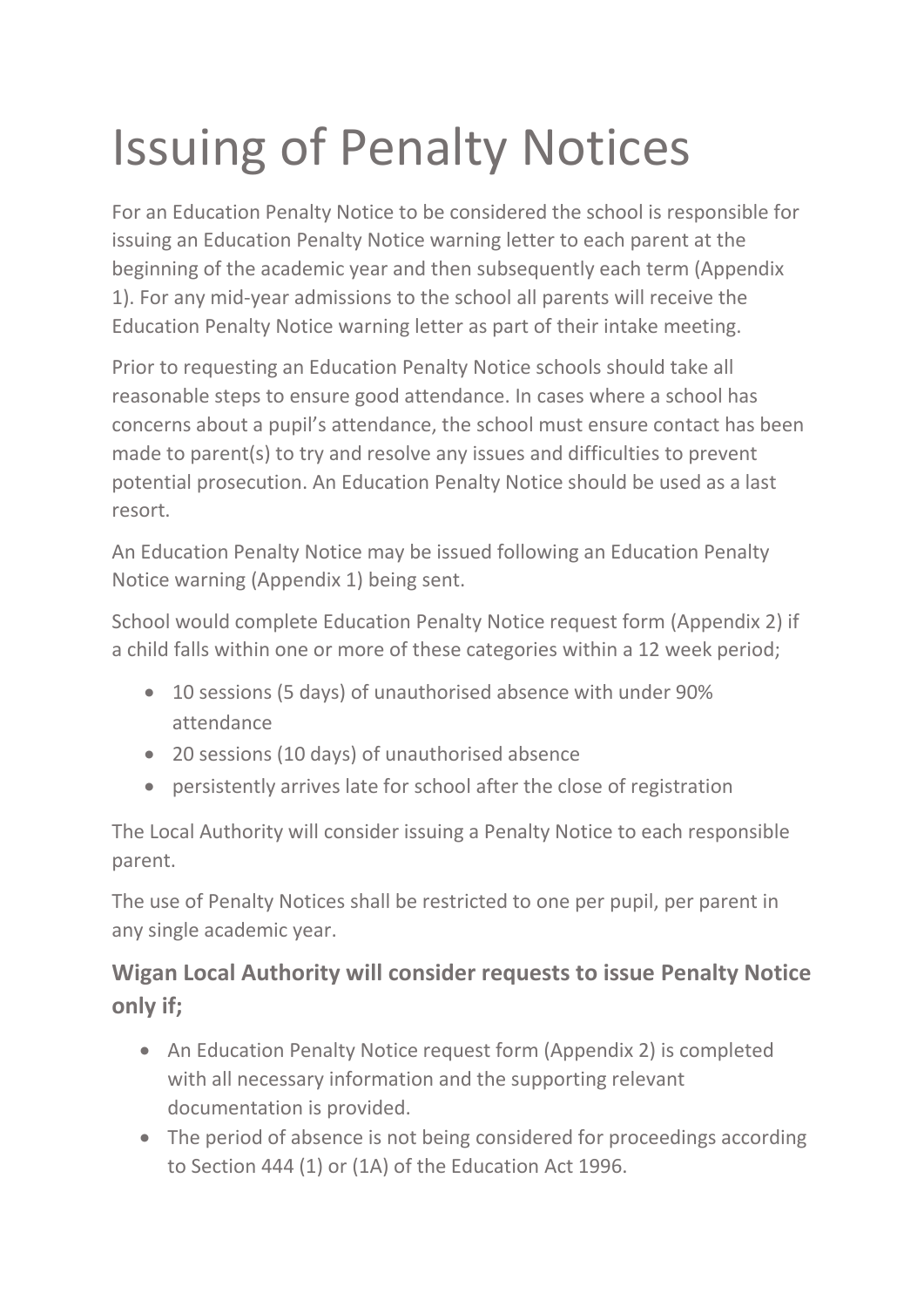The issue of an Education Penalty Notice does not conflict with other intervention strategies in place by the Local Authority or by other agencies where the circumstances are known to the Local Authority.

To ensure consistent delivery of Education Penalty Notices the request form (Appendix 2) will require completion by the school and the following documentation provided:

- A copy of the pupil's up to date attendance certificate showing a minimum of ten sessions (5days) with below 90% attendance
- A chronology of intervention; i.e details of meetings, letters, phone calls with the parent(s) and has parent(s) been informed that criteria has been met
- Evidence of the Education Penalty Notice warning being issued to the parent(s)
- Clear agreement and consent from Headteacher

The Local Authority will consider each request and may deem it appropriate to take one of the following actions;

- Advise schools to refer to supporting agencies
- Issue an Education Penalty Notice
- Advise the school to refer to the Attendance Service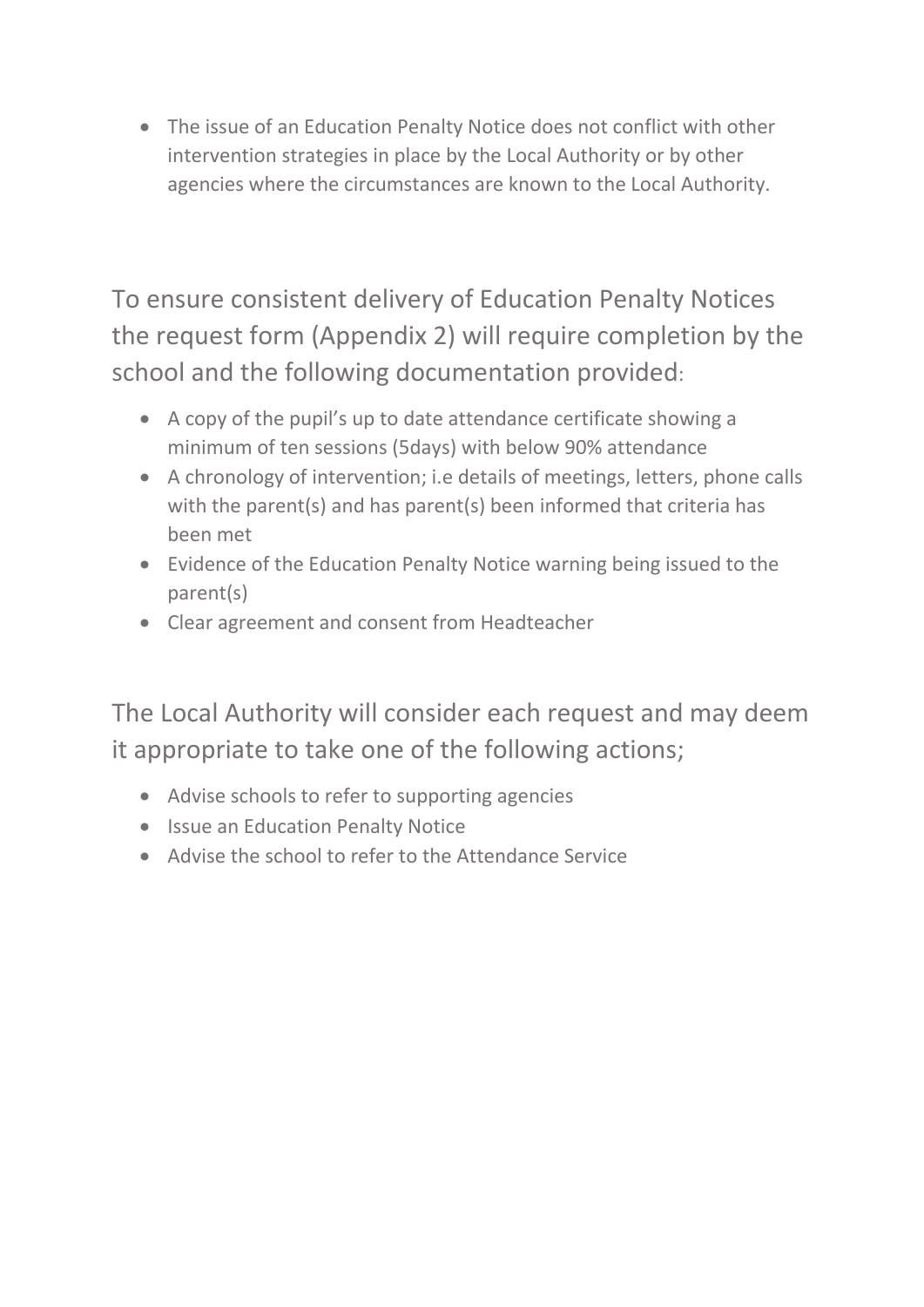## Payment of Penalty Notices

The payment of an Education Penalty Notice will be £60 if paid within 21 days, increasing to £120 to be paid within 28 days.

### **Non-payment of Education Penalty Notices**

If payment is not received within 28 days, the Local Authority will consider prosecution for the unauthorised absence to which the Education Penalty Notice relates.

Non-payment of an Education Penalty Notice may result in legal action being taken by the Local Authority. These actions will be considered where a significant improvement of school attendance is not apparent.

The instigation of legal proceedings for unauthorised absence from school under Section 444 (1) of the Education Act 1996 may also be considered where it is deemed to be appropriate.

In these circumstances, the school is required to provide the Local Authority with a signed school attendance record of the pupil.

### **Procedure for withdrawal**

Once an Education Penalty Notice has been issued it can only be withdrawn in the following circumstances:

- It has been established that the notice was issued in error.
- The notice had been issued to the wrong person.
- The circumstances of the absence do not comply with the conditions of Wigan Council Local Authority's code of conduct and the Education (Penalty Notices) (England) Regulations 2007.
- The parent/carer provides evidence that would constitute a statutory defence.